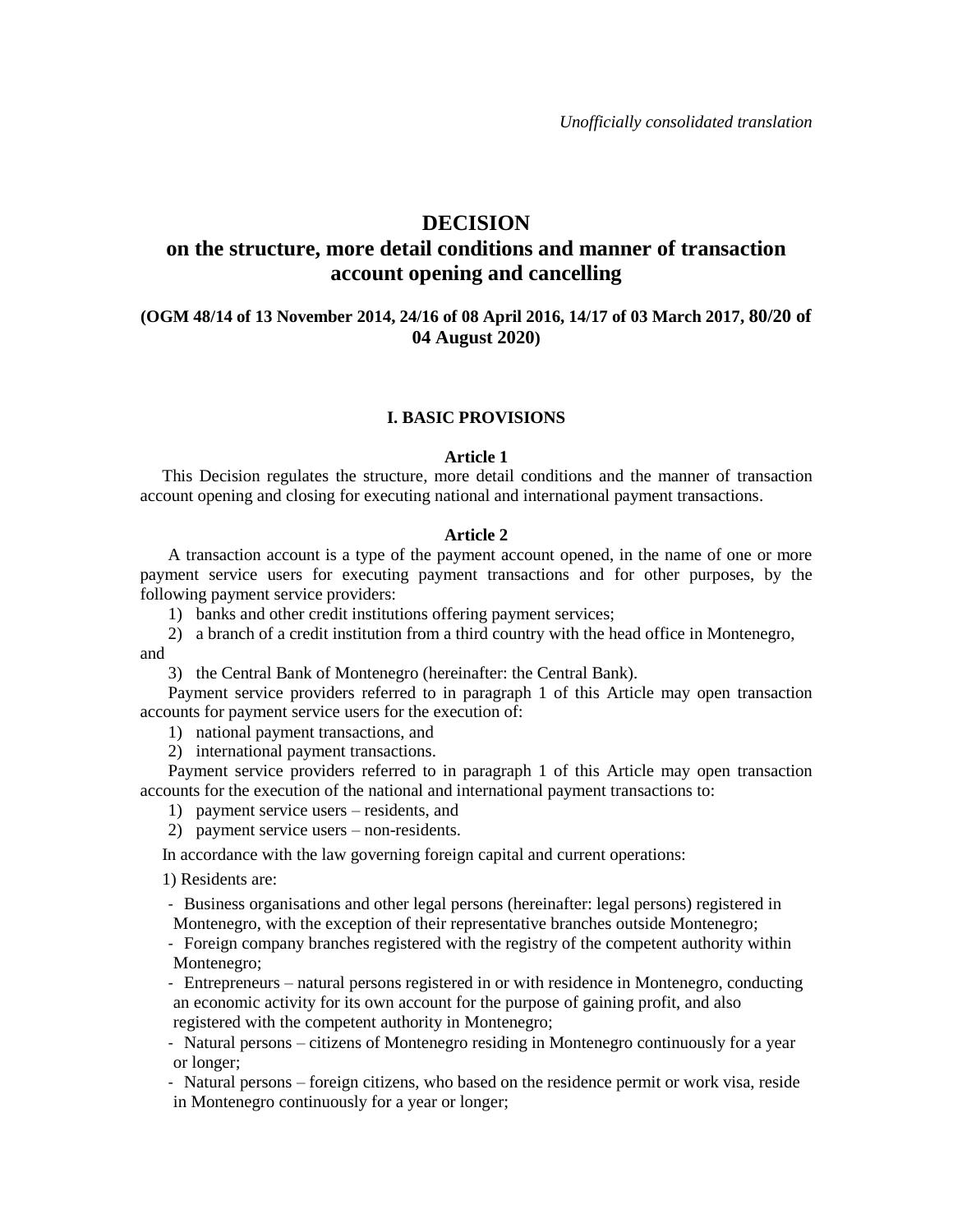- Diplomatic, consular and other representative offices of Montenegro in foreign countries, employees in these representative offices, and the members of their families who are not citizens of foreign countries.

2) Non-residents are the persons not defined as residents

### **II. STRUCTURE OF THE TRANSACTION ACCOUNT FOR EXECUTING NATIONAL AND INTERNATIONAL PAYMENT TRANSACTIONS**

#### **1. Structure of the transaction account for executing national payment transactions**

#### **Article 3**

Payment service providers referred to in Article 2 paragraph 1 of this Decision shall open the transaction account for executing the national payment transactions according to the BBAN structure *(Basic Bank Account Number),* the numeric structure which contains total of 18 numeric characters.

Arabic numerals shall be used as numeric characters.

Numeric character of the transaction account consists of three following parts:

- 1) Fixed number of the payment service provider under Article 2 paragraph 1 of this Decision (three numeric characters);
- 2) Transaction account number (thirteen numeric characters); and
- 3) Control number (two numeric characters).

Transaction account referred to in paragraph 3 of this Article shall be written in three parts in written documents determined by this paragraph, separated by dashes, while leading zeros in the second part may be omitted.

Transaction account referred to in3 of this Article shall be used in electronic form solely as the line of 18 numeric characters specified under this paragraph.

#### **Article 4**

Fixed number referred to in Article 3 paragraph 3 item 1) of this Decision shall be the unique identification number, which the Central Bank determines for each payment service provider under Article 2 paragraph 1 of this Decision.

The Central Bank shall keep records of all fixed numbers assigned to the payment service providers under Article 2 paragraph 1 of this Decision and it shall publish them on its web site.

### **Article 5**

The transaction account number referred to in Article 3 paragraph 3 item 2) of this Decision shall be determined by the payment service provider referred to in Article 2 paragraph 1 of this Decision.

### **Article 6**

The control number referred to in Article 3 paragraph 3 item 3) of this Decision shall be the number calculated for the line of sixteen digits (fixed number of the payment service providers under Article 2 paragraph 1 of this Decision and the transaction account number) according to the international standard ISO 7064, MODUL 97. The control number shall be obtained by multiplying the line of the first sixteen digits by 100, dividing the obtained number by 97, and by subtracting the rest from 98. The result obtained, expressed by two digits, shall be the control number. If there are no remaining parts during the subtraction, the control number shall be 98.

#### **Article 7**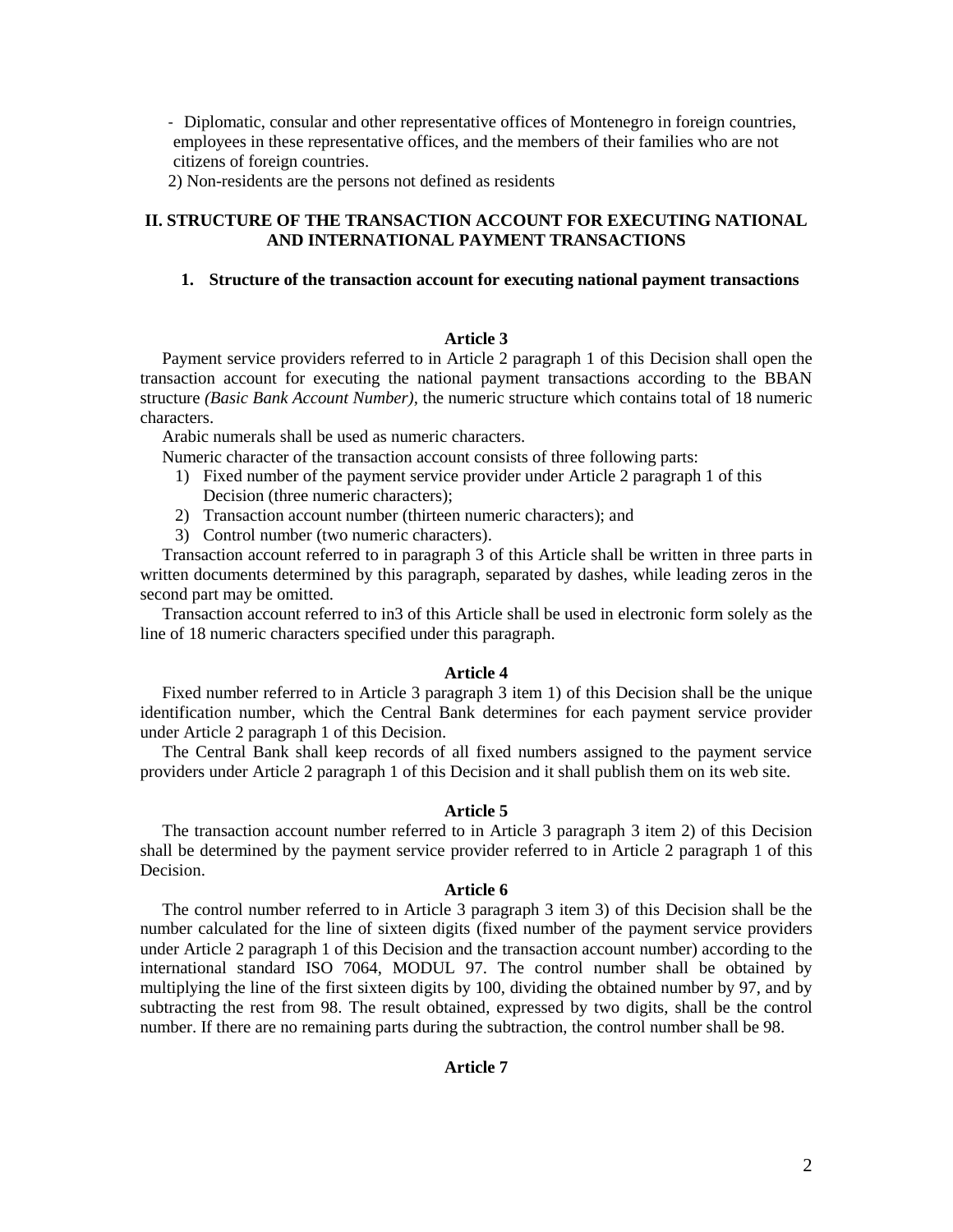The transaction account opened in accordance with Article 3 paragraph 3 of this Decision may be used as uniform identification sign within the meaning of the provisions of the law regulating the payment system.

#### **2. Structure of the transaction account for executing international payment transactions**

### **Article 8**

Payment service providers referred to in Article 2 paragraph 1 of this Decision shall open the transaction account for executing international payment transactions according to the IBAN structure *(International Bank Account Number)*, which alphanumeric character consists of 22 characters*.*

### **Article 9**

Alphanumeric character of the transaction account under Article 8 of this Decision shall consist of the following five separate parts:

- 1) Country code (two alphabet characters);
- 2) Control number for IBAN structure (two numeric characters);
- 3) Fixed number of the payment service provider under Article 2 paragraph 1 of this Decision (three numeric characters);
- 4) Transaction account number (thirteen numeric characters); and
- 5) Control number (two numeric characters).

The transaction account referred to in 1 of this Article shall be written in written documents in the form of twenty-two alphanumeric characters formed in five groups of four characters and one group of two characters, separated by one empty field.

The transaction account referred to in 1 of this Article shall be used in electronic form solely as the line of twenty-two alphanumeric characters.

#### **Article 10**

Country code referred to in Article 9 paragraph 1 item 1) of this Decision shall be ME and it shall be uniform identification sign for Montenegro as defined under ISO standard 3166-1.

#### **Article 11**

Control number for IBAN structure referred to in Article 9 paragraph 1 item 2) of this Decision shall be algorithmic number 25 calculated according to the international standard ISO 7064, MODUL 97.

### **Article 12**

Fixed number of the payment service provider referred to in Article 9 paragraph 1 item 3) of this Decision shall be uniform identification number set forth in accordance with Article 4 of this Decision.

### **Article 13**

The transaction account number referred to in Article 9 paragraph 1 item 4) shall be determined by the payment service provider referred to in Article 2 paragraph 1 of this Decision.

#### **Article 14**

The control number referred to in Article 9 paragraph 1 item 5) shall be the number calculated in accordance with Article 6 of this Decision.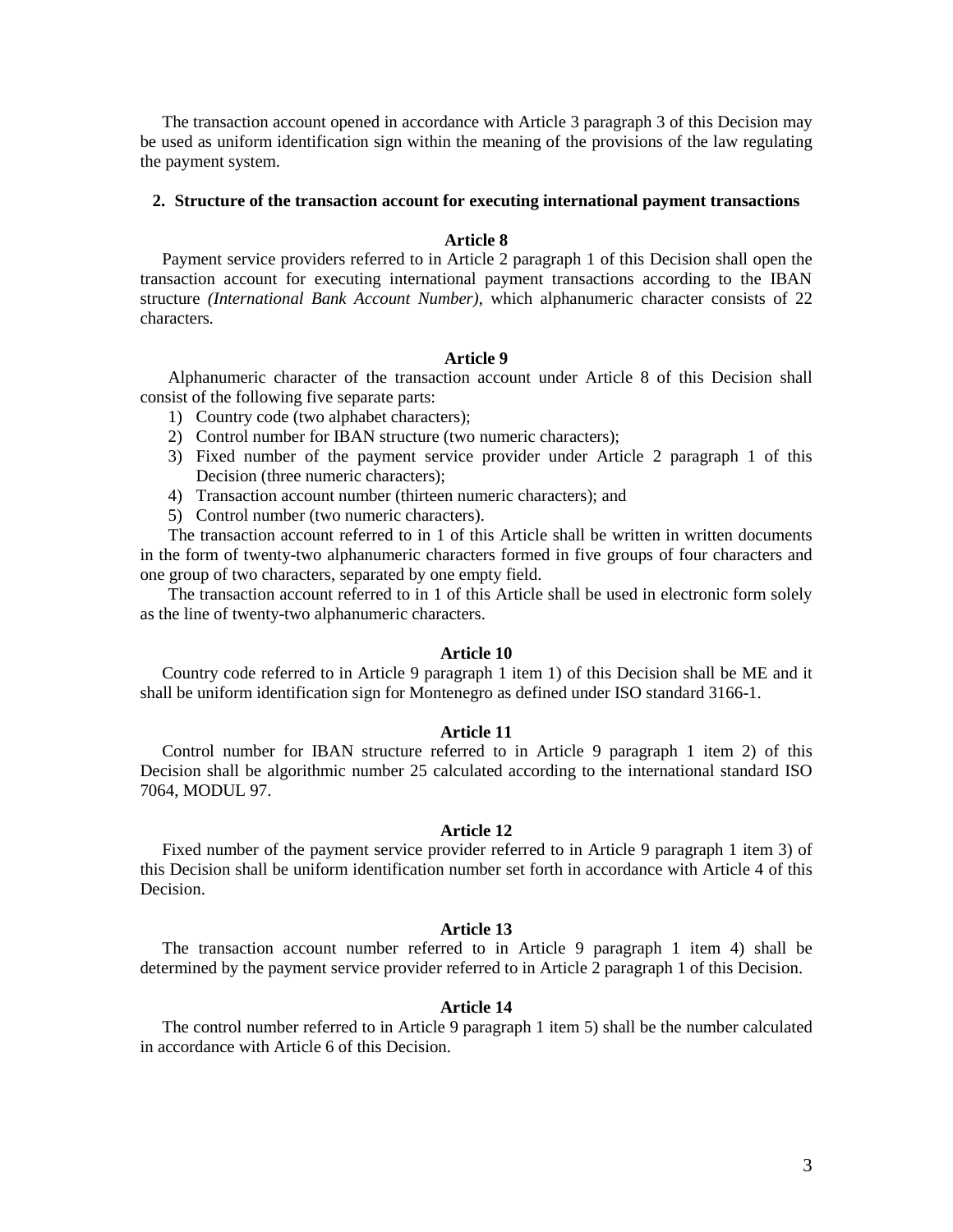### **III. OPENING, MAINTAINING AND CANCELLING OF THE TRANSACTION ACCOUNTS FOR EXECUTING NATIONAL AND INTERNATIONAL PAYMENT TRANSACTIONS**

#### **1. Common provisions**

### **Article 15**

The Central Bank shall open, maintain and cancel transaction accounts of entities which are legally obliged to open and maintain, and/or which may open and maintain accounts with the Central Bank.

The Central Bank may open and maintain the accounts to the following entities:

1) Settlement agents, clearing houses, and payment system operators participating in the RTGS system;

2)Central Depository Agencies – the account for netting of cash of the subprime market transactions (cash pool).

### **Article 16**

Payment service providers referred to in Article 2 paragraph 1 of this Decision, except the Central Bank, shall open, maintain and cancel:

1)transaction accounts of companies and legal persons (hereinafter: legal persons) and entrepreneurs and other persons performing the activity in accordance with the regulations (hereinafter: entrepreneur), and

2) transaction accounts of natural persons.

### **Article 17**

Payment service providers referred to in Article 2 paragraph 1 of this Decision shall open transaction accounts based on framework agreement signed with the payment service users regulating the terms and conditions of transaction account opening, maintaining and cancelling.

When opening any transaction account, payment service providers referred to in Article 2 paragraph 1 of this Decision shall determine the identity of the payment service users and conduct other actions in accordance with regulations governing prevention of money laundering and terrorist financing.

Framework agreement referred to in paragraph 1 of this Article shall be concluded according to the written request of the payment service user for the opening of the transaction account supported by the documents set forth in this Decision.

A payment service user may submit the request for opening transaction account and the documents set forth in this Decision to the payment service provider referred to in Article 2 paragraph 1 of this Decision also in accordance with the law governing the electronic identification and electronic signature, respecting the regulations governing the prevention of money laundering and terrorist financing.

The request for opening transaction account and documents set forth in this Decision need not to be certified unless it is mandatory in accordance with the law, other regulation or general act.

Payment service users shall notify payment service providers on the change of information and documents used for transaction account opening no later than three days following that of the occurrence of the change.

#### **Article 18**

Payment service providers referred to in Article 2 paragraph 1 of this Decision shall record executed payment transactions at the level of individual transaction accounts of the payment service users.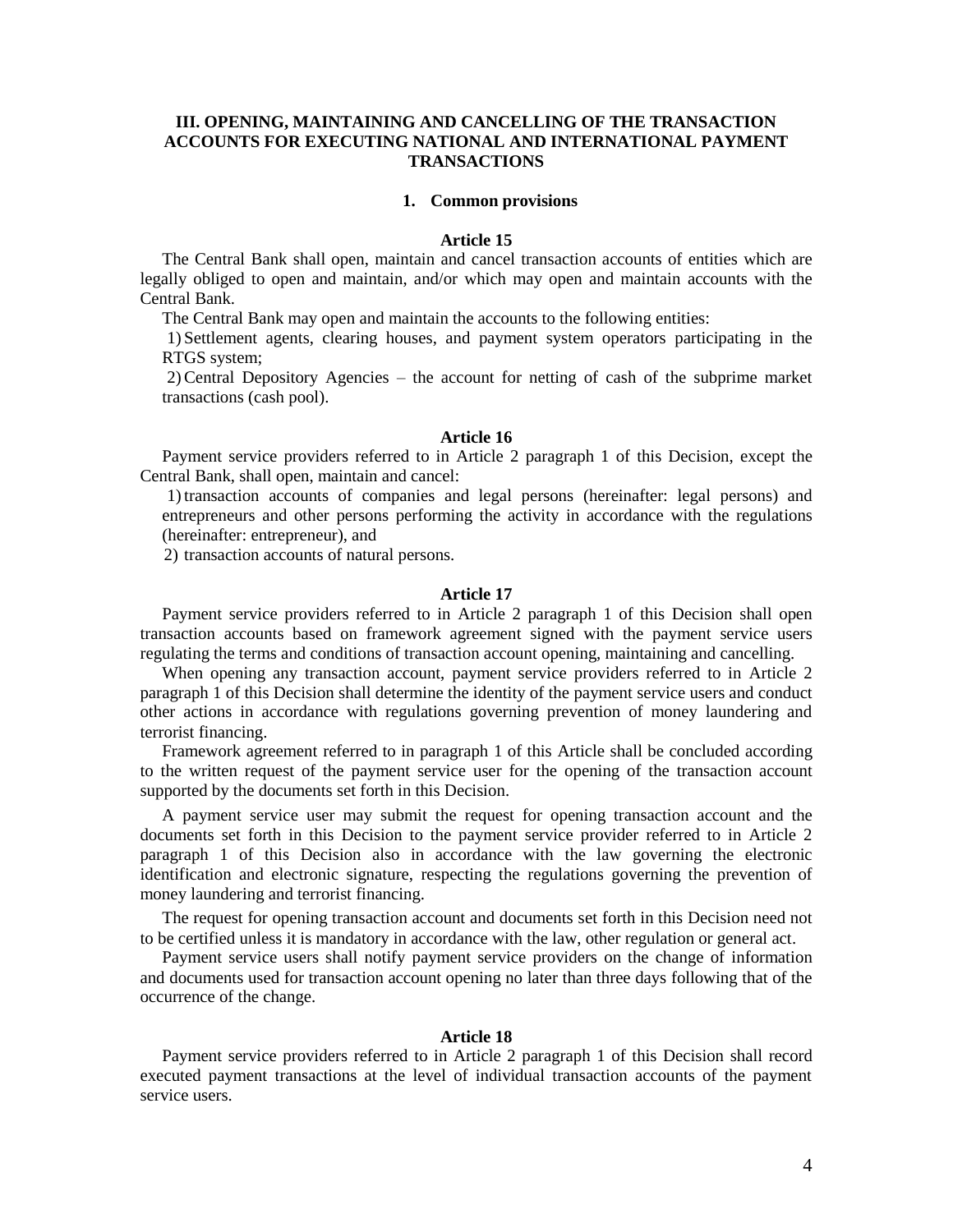Payment service providers referred to in Article 2 paragraph 1 of this Decision shall record and update the information on daily basis and provide accuracy of the recorded information.

#### **Article 18a**

Payment service providers referred to in Article 2 paragraph 1 of this Decision may cancel transaction accounts to payment service users without request for cancelling such accounts, provided that such accounts have not recorded any changes in the period of five years and provided that the balance on such accounts has been zero.

#### **2. Transaction accounts of residents**

#### **2.1. Transaction accounts of legal persons and entrepreneurs – residents**

### **Article 19**

A legal person or an entrepreneur – resident shall submit the request for opening of the transaction account for the execution of national or international payment transactions, which shall contain the following information:

1) name of the legal person or entrepreneur;

2) place – head office, address and telephone number;

3) activity – type of operations of legal person or an entrepreneur;

4)identification number of the legal person or identification number and the personal identification number of an entrepreneur;

5)signature of the person authorised for the representation of the legal person or entrepreneur.

In addition to the request referred to in paragraph 1 of this Article, the applicant shall submit the following documents:

1) decision on registration – registration in the Central Registry of Companies (CRPS), and/or document on registration with other competent authority, if its registration is required;

2) document of the competent authority on founding, if its registration is not required;

3) abstract from the law, if it is established directly pursuant to the law;

4) notification of the competent authority on classification by activities, which is submitted in the case where such information on classification by activities is not an integral part of the decision, document or abstract referred to in items 1, 2, and 3 of this paragraph;

5) document on registration with tax authority which contains tax number of the applicant, if such registration is prescribed, which is submitted in the case where such information on classification by activities is not an integral part of the decision, document or abstract referred to in items 1, 2, and 3 of this paragraph;

6) Filled specimen signature card of persons authorised for signing the payment orders;

7) document on the appointment of authorised person of the applicant for its representation, if such person is not specified in the document on registration and/or in the law or other relevant regulation;

8) verification of the signature of authorised person of the applicant, which is not mandatory in case where such person is present and sign the request during its submission;

9) evidence on the payment of the compensation and/or the fee, if prescribed;

10) other documents requested by the payment service provider referred to in Article 2 paragraph 1 of this Decision in accordance with its business policy.

The applicant shall not be required to submit the documents referred to in paragraph 2 items 1, 2, 3, 4, and 5 of this Law if the payment service provider referred to in paragraph 2 item 1 of this Decision may obtain the requested information by immediate insight in the public registry which is kept, in accordance with regulations, in the Montenegro, unless otherwise stipulated by a separate law.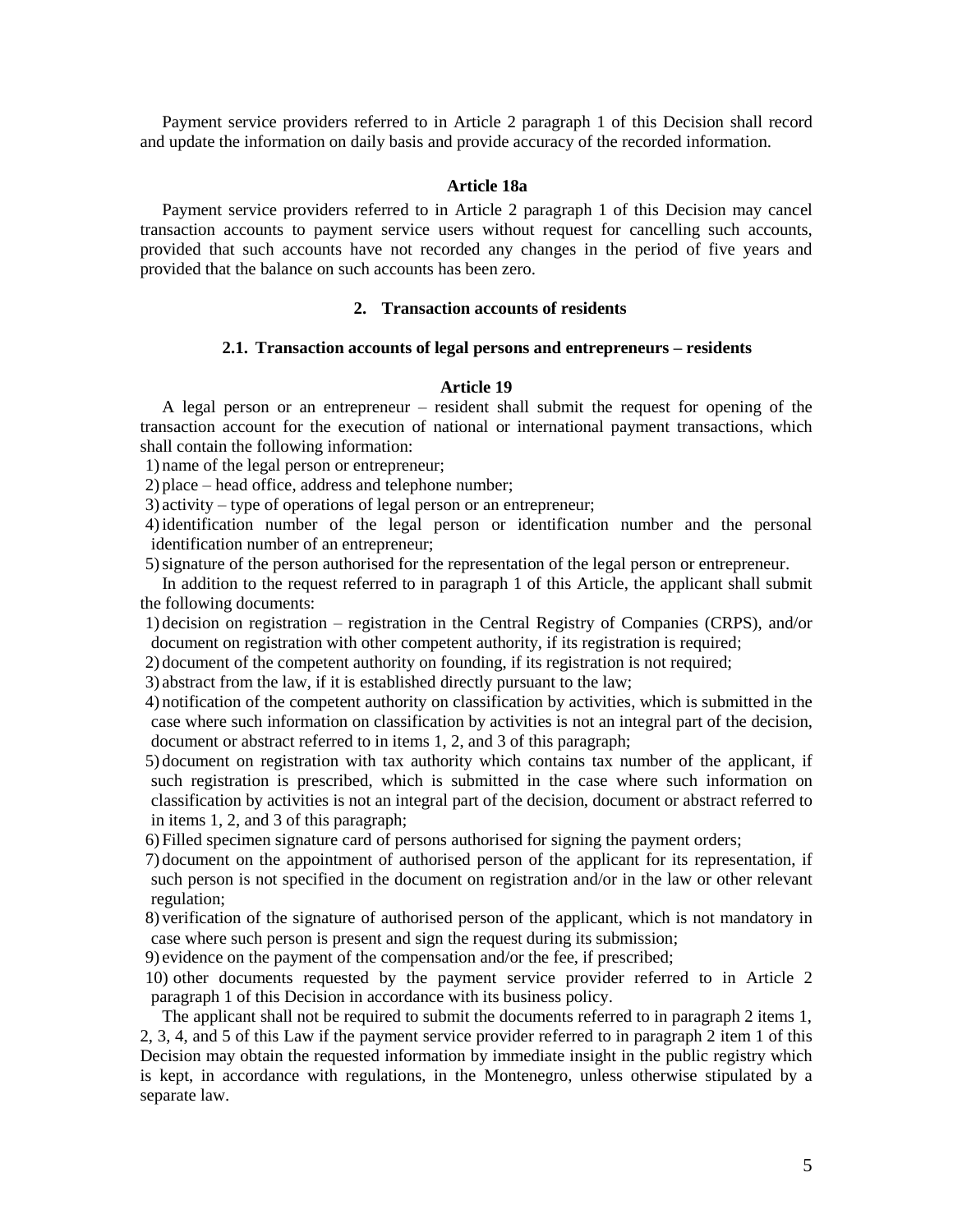The payment service provider referred to in Article 2 paragraph 1 of this Decision shall label at the statement from the registry referred to in paragraph 3 of this Article the date and the time of the insight in such registry and the name of the person that has made the insight.

When an applicant is a person whose transaction account, pursuant to the law, is excluded from the enforced collection, it shall submit, in addition to the documents referred to in paragraph 2 of this Article, documents which certify that this transaction account is excluded from the enforced collection.

Notwithstanding paragraph 2 of this Article, in addition to the request for opening the transaction account for payment of funds for establishing a legal person, only incorporation agreement of that legal person shall be submitted.

In addition to the request and documents referred to in paragraph 2 of this Article, payment service provider referred to in Article 2 paragraph 1 of this Decision shall request other information or other documents, if it is prescribed by the law or other regulation, and may also request the submission of additional documents which it deems necessary for deciding upon the request.

When, on the basis of the submitted request and documents, the payment service provider referred to in Article 2 paragraph 1 of this Decision determines that the conditions for opening the transaction accounts are fulfilled, it shall sign with the applicant the framework agreement on transaction account opening and maintaining.

### **Article 20**

Specimen signature card referred to in Article 19 paragraph 2 item 6) of this Decision must contain the following information:

1) Transaction account number;

2) Name of the applicant;

3) Head office, address and telephone number of the applicant;

4) Name, last name, uniform identification number or a number of foreign personal document and address of a person authorised for signing the payment order;

5) Manner of signing (individually or collectively);

6) Signature of the person authorised for signing payment orders;

7) Date;

8) Signature of the authorised person of the applicant;

9) Signature of the authorised person of the payment service provider referred to in Article 2 paragraph 1 of this Decision; and

10) Other information requested by the payment service provider which opens the transaction account.

### **Article 21**

Payment service providers referred to in Article 2 paragraph 1 of this Decision shall cancel the transaction account to a legal person or an entrepreneur – resident based on its written request for cancelling of the respective transaction account, and the cash from the cancelled transaction account shall be transferred to the transaction account noted in that request.

In addition to the information referred to in Article 19 paragraph 1 of this Decision, the request for cancelling of the transaction account shall contain the number of the transaction account which cancelation is requested and the number of the transaction account to which the funds are transferred using the appropriate payment order.

When the transaction account is cancelled to a legal person or an entrepreneur that ceases to exist as a legal entity, funds from the accounts to be cancelled may be paid in cash.

Payment service providers referred to in Article 2 paragraph 1 of this Decision shall deny the request for cancelling the transaction account of a legal person or an entrepreneur – resident which is frozen (during the enforced collection, prohibition of disposal, and the like).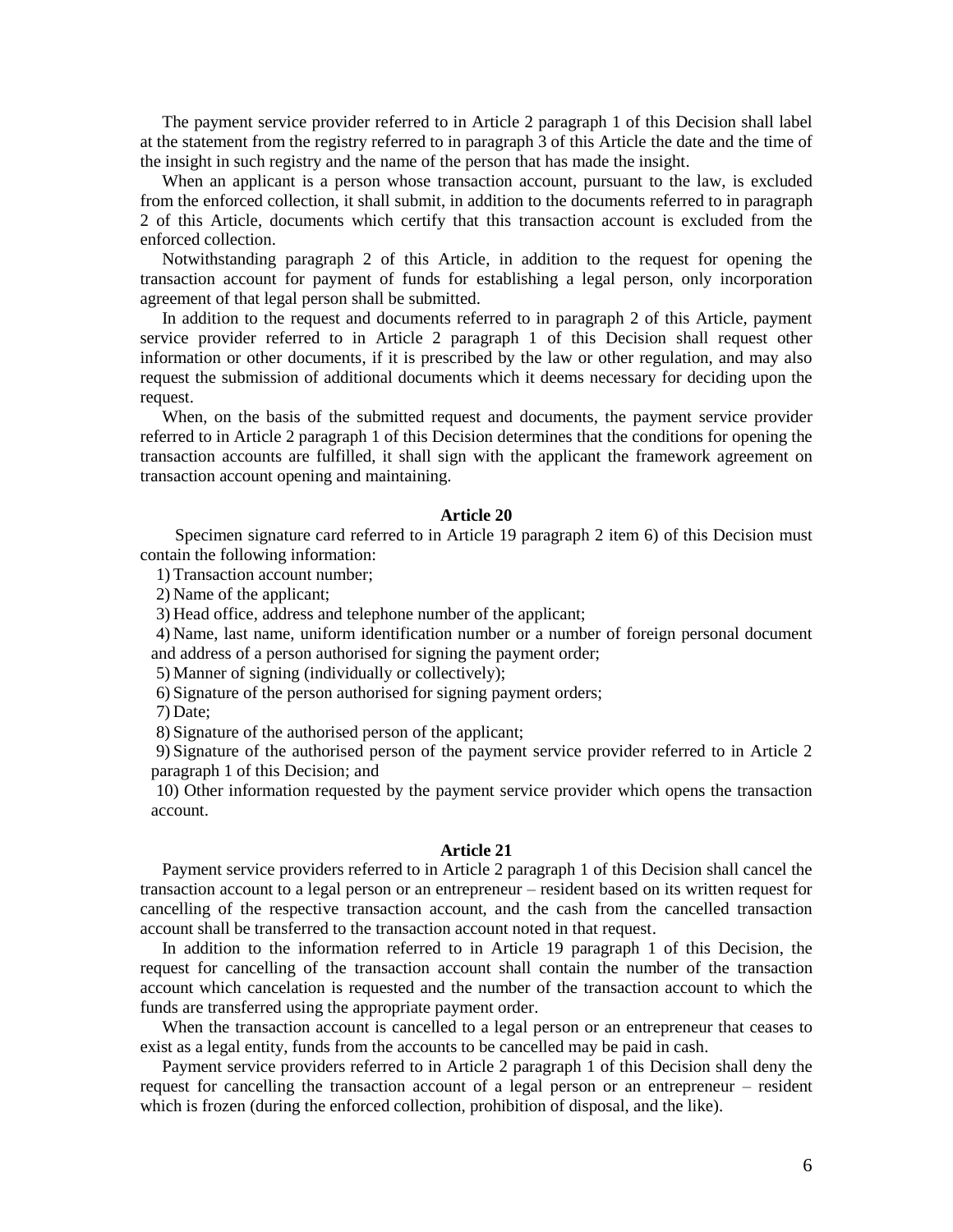### **Article 21a**

By way of derogation from Article 21 paragraph 1 of this Decision, payment service providers referred to in Article 2 paragraph 1 of this Decision shall cancel the account of the payment service users without the request if the payment service user has ceased to exist as a legal person on the basis of the law or other regulation.

Payment service user referred to in paragraph 1 of this Article, shall be, within the meaning of this Decision, a payment service user who is not registered in the Central Register of Business Entities or any other public register under any label, whereby the obligation for its registration exists, or it is registered under the label "deleted", "liquidated" or any other label that means that such payment service user has ceased to exist as a legal person in accordance with the law or other regulation.

In case of paragraph 1 of this Article, if the legal successor or other person in favour of whose transaction account the payment transaction is executed is not prescribed by regulation or other legal document, the payment service provider referred to in Article 2 paragraph 1 of this Decision shall transfer cash from the cancelled transaction accounts to the transaction account of such payment service provider opened for cash which is not in use.

Notwithstanding provisions of Article 21 paragraph 4 of this Decision, in case referred to in paragraph 1 of this Article, the payment service providers under Article 2 paragraph 1 of this Decision shall cancel also transaction account of a legal person or an entrepreneur – resident which is frozen.

Payment service providers referred to in Article 2 paragraph 1 of this Decision may obtain information referred to in paragraph 2 of this Article by an immediate insight into the appropriate public registry, and they may also obtain them from the Central Bank, which shall forward the information to them from the competent authorities.

#### **Article 22**

Payment service provider referred to in Article 2 paragraph 1 of this Decision shall cancel all transaction accounts of the payment service user which is a legal entity or an entrepreneur resident under bankruptcy or liquidation proceedings, pursuant to the request of bankruptcy or liquidation administrator, and shall open the bankruptcy or liquidation transaction account.

In addition to the request referred to in paragraph 1 of this Article, bankruptcy or liquidation administrator shall submit the following documents:

1)Request for opening of the bankruptcy or liquidation transaction account supported by the following documents:

- decision on initiation of the bankruptcy or the liquidation proceedings;

- notification of the competent authority on classification by activities of the payment service user in bankruptcy or in liquidation;

- document on registration of the payment service user in bankruptcy or in liquidation with the tax authority;

- Filled specimen signature card of persons authorised for signing the payment orders from the transaction account of the payment service user under bankruptcy or liquidation proceedings, which contains information referred to in Article 20 of this Decision;

2) Abstract from the law which proves that this account is exempted from the enforced collection;

3) Payment order for transfer of funds from transaction accounts of the payment service user under bankruptcy or liquidation proceedings to be cancelled, before their cancellation, to the opened transaction account of the payment service user under bankruptcy or liquidation proceedings;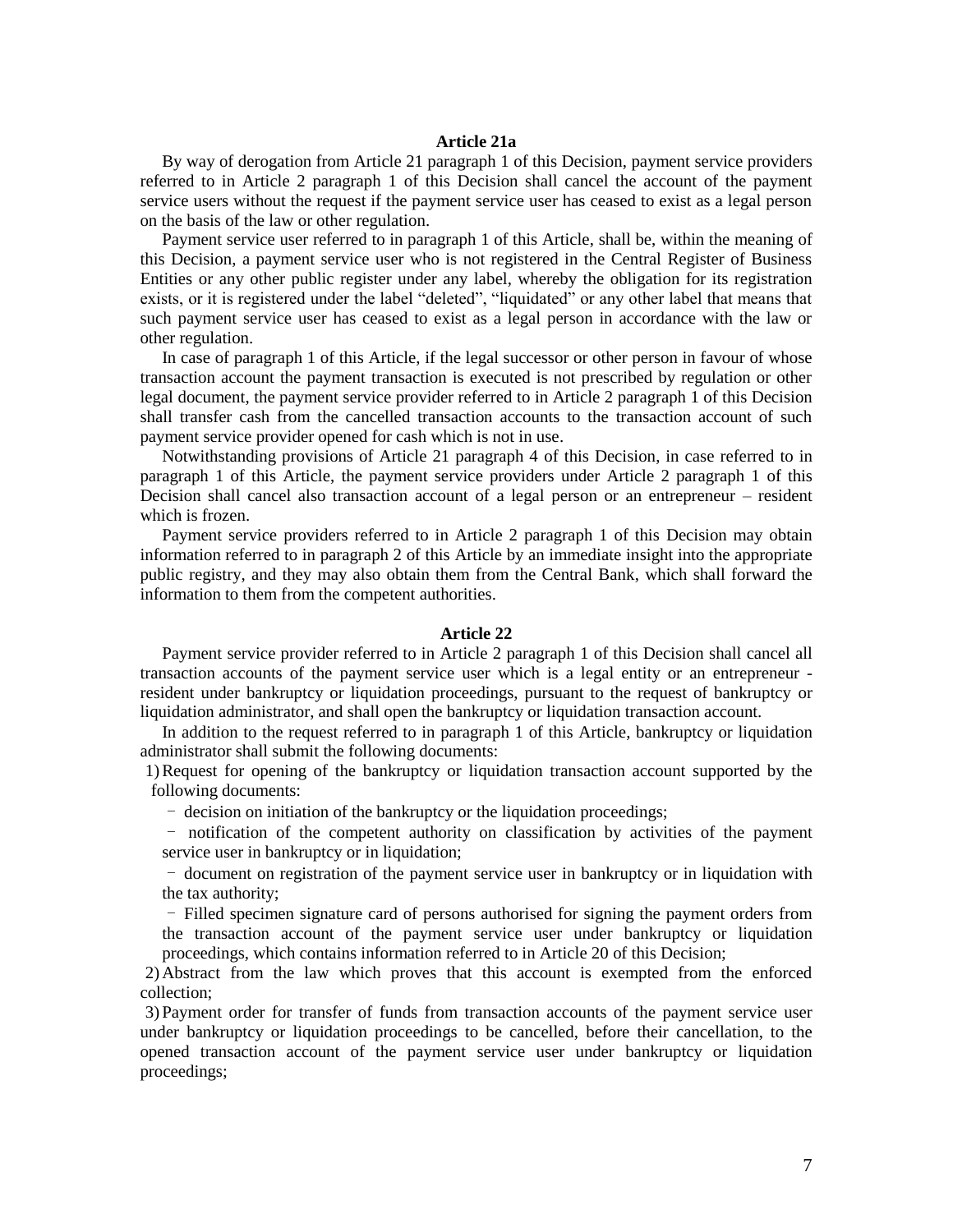4)Request for cancelling all transaction accounts of the payment service user against whom bankruptcy or liquidation proceeding has been initiated;

5)Evidence on payment of compensation or fee, if prescribed.

### **Article 23**

A payment service provider shall transfer funds referred to in Article 2 paragraph 1 of this Decision from transaction accounts of the payment service user to be cancelled to the opened transaction account of the payment service user under bankruptcy or liquidation proceedings, which cannot be used for other payment transactions until cancelling the transaction accounts of the payment service user against whom bankruptcy or liquidation proceedings have been initiated.

### **Article 24**

If the bankruptcy proceedings are terminated and the payment service user under bankruptcy or liquidation proceedings continues with business, the payment service provider referred to in Article 2 paragraph 1 of this Decision shall, upon the request of the bankruptcy administrator or other authorised person, cancel transaction account of the payment service user against whom bankruptcy proceedings are terminated, and shall open a new transaction account to the payment service user.

In addition to the request from the paragraph 1 of this Article, the following documentation shall be submitted:

1)Request for opening the transaction account supported by the following documents:

- decision on termination of the bankruptcy proceedings against the payment service user under bankruptcy proceedings;

- notification of the competent authority on classification by activities of the payment service user against which the bankruptcy proceedings are terminated;

- document on registration with the tax authority of the payment service user against which the bankruptcy proceedings are terminated; and

- Filled specimen signature card of the persons authorised for signing the payment, signed by authorised person, which contains information referred to in Article 20 of this Decision;

2) Payment order for transfer of funds from transaction accounts of the payment service user against which the bankruptcy proceedings are terminated which shall be cancelled, before the cancellation, to newly opened transaction account of the payment service user;

3)Request for cancelling transaction account of the payment service user against whom bankruptcy or liquidation proceeding has been terminated;

4)Evidence on the payment of compensation or fee, if they are prescribed.

#### **Article 25**

Payment service provider referred to in Article 2 paragraph 1 of this Decision shall transfer funds from the transaction account of the payment service user against which the bankruptcy proceedings are terminated to the newly opened transaction account of that payment service user, which cannot be used for other payment transaction until cancelling the transaction account of the payment service user against whom bankruptcy or liquidation proceedings have been conducted.

### **Article 26**

Payment service provider shall cancel the transaction accounts of the payment service user whose statutory changes occurred, pursuant to the request of that payment service user or its legal successor, and shall execute transfer from the cancelled transaction accounts to the transaction account specified in the request.

In addition to the request referred to in paragraph 1 of this Article, the payment service user or his legal successor shall submit the following: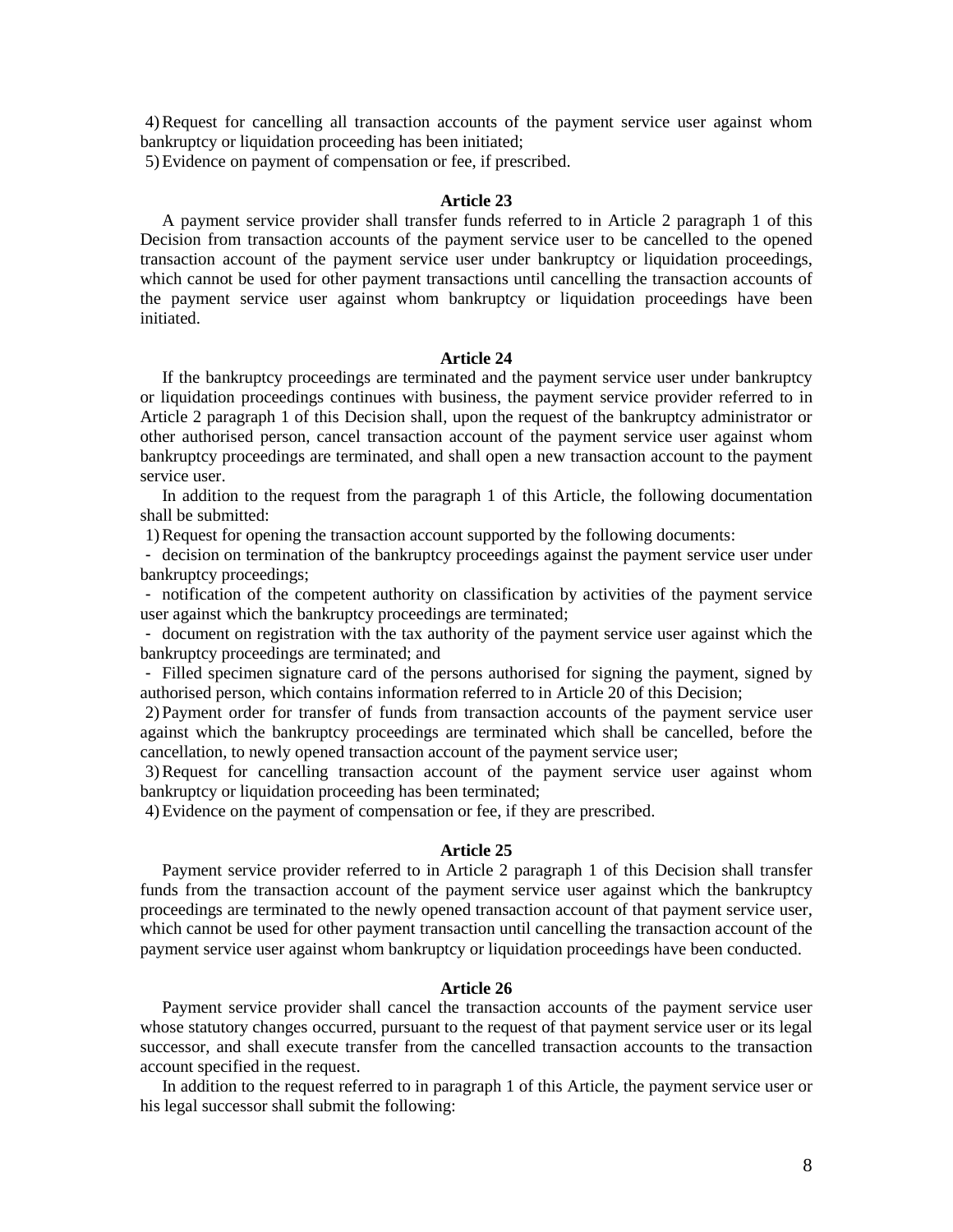1)Request for opening the transaction account of the payment service user created by the statutory change, supported by the following documents:

- decision on the registration of the statutory change in the register of the competent authority;
- document on registration of the payment service user created by the statutory change, if such registration is prescribed;
- Notification of the competent authority on classification by activities of the payment service user created by the statutory change;

- Document on registration of the payment service user who is the legal successor of the payment service user created by the statutory change with competent tax authority; and

- Filled specimen signature card of persons authorised for signing payment orders, which contains information referred to in Article 20 of this Decision;

2) Payment order for transfer of funds from all transaction accounts of the payment service user ceased to exist by statutory change which shall be cancelled, before the cancellation, to the opened transaction account of one or several payment service users created by statutory change or to the transaction account of the incorporating payment service user;

3)Request for cancelling all transaction accounts of the payment service user ceased to exist by statutory change, with the decision on deleting of the payment service user ceased to exist by statutory change as a legal entity from the register of the competent authority;

4)Evidence on payment of the compensation or fee, if they are prescribed.

### **Article 26a**

In the case of statutory change of merger of one bank to another, the bank to which other bank is merged (hereinafter: the acquiring bank) shall submit to the payment service user of the bank being merged an offer for transaction account opening with that bank, no later than two months before the agreed day of merger (hereinafter: merger day).

The offer referred to in paragraph 1 of this Article shall be deemed accepted and the framework agreement of opening and maintaining the account with the acquiring bank shall be deemed concluded, unless the payment service provider, within the deadline specified in the offer, informs the bank that he does not accept the offer.

In the case when the payment service users inform the acquiring bank that they do not accept the offer referred to in paragraph 1 of this Article and do not submit the request for cancelling the transaction account to the acquired bank by the expiry of the deadline from the offer, it shall be deemed that they accepted the offer of the acquiring bank referred to in paragraph 1 of this Article.

The acquiring bank may use also, exclusively for cash inflows in favour of the payment service users, the number of the transaction account of the payment service user, in period of maximum of one year following the merger day, which is in accordance with this Decision, assigned by the acquired bank.

The acquiring bank shall direct and record cash received through the account number referred to in paragraph 3 of this Article in favour of the transaction account number of the payment service user that was assigned to him by the bank.

The provisions of paragraphs 1 to 4 of this Article shall be applied *mutatis mutandis* in the case of bank merger by establishing a new bank, division or de-merger of the bank with the establishment of new bank.

### **2.2. Transaction accounts of natural persons – residents**

#### **Article 27**

A natural person – resident shall submit the request for opening transaction account for the execution of national or international payment transactions, which shall contain the following information: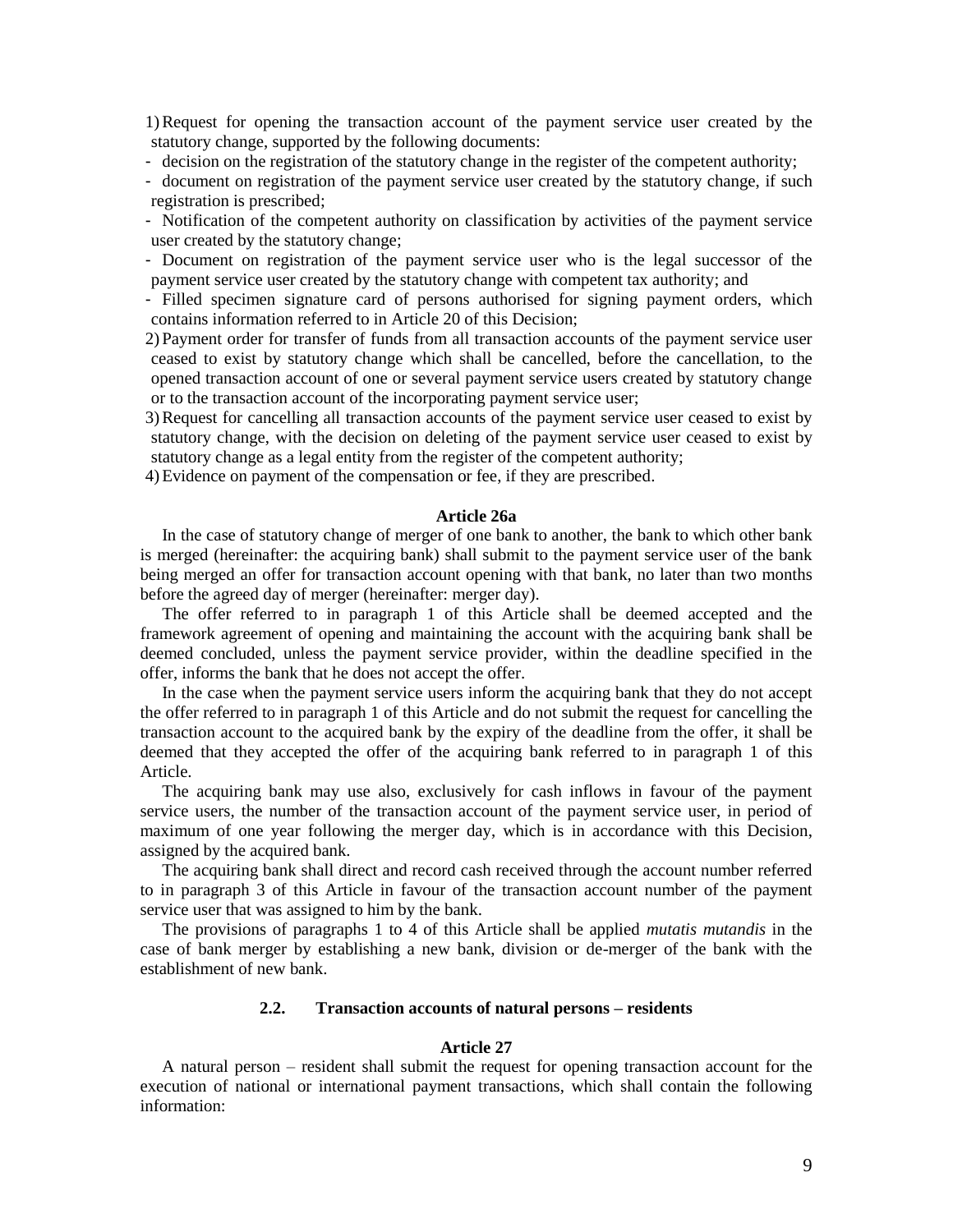1) Name and last name of the natural person;

2) Residence, address and telephone number;

3) Uniform identification number of natural person or other identification number from the appropriate personal document of natural person;

4) Signature of natural person;

5) Other information requested by the payment service provider with which transaction account shall be opened in accordance with its business policy.

In addition to the request referred to in paragraph 1 of this Article, the applicant shall submit for information purposes documents confirming the identity of such person and its citizenship (personal ID, passport or other appropriate personal document containing a photo of such person), whereas foreign citizen and person without citizenship shall submit also a certified copy of the permanent or temporary residence permit in Montenegro, or permit for temporary residence and work in Montenegro or other appropriate document proving its continuous residence in Montenegro in period of one year or longer.

In addition to the request referred to in paragraph 1 of this Article, the applicant shall submit its specimen signature card, and in case it authorises another person to sign payment orders, it shall submit specimen signature card of such person.

Payment service providers referred to in Article 2 paragraph 1 of this Decision may open transaction account also to a minor – resident based on the framework contract, which, on behalf and for the account of such person, is signed by its legal representative after determining the identity of the representative.

By way of derogation from paragraph 4 of this Article, payment service providers referred to in Article 2 paragraph 1 of this Decision may open transaction account also upon request of a minor – resident in cases when such persons exercise the rights as if they were of full age, in accordance with separate laws (marriage, conclusion of employment contracts, etc.)

A natural person – resident may authorise other person to sign, on his behalf and for his account, a framework contract on opening and maintaining transaction account, where payment service providers referred to in Article 2 paragraph 1 of this Decision shall determine the identity of the authorised person and open the transaction account based on power of attorney verified by the competent authority and which may not be older than three months.

When it is determined based on the submitted request and documentation that the conditions for opening transaction account have been fulfilled, the payment service provider referred to in Article 2 paragraph 1 of this Decision shall sign framework contract on transaction account opening and maintaining with the applicant.

#### **Article 28**

Payment service providers referred to in Article 2 paragraph 1 of this Decision shall cancel transaction account to a natural person – resident based on his written request for cancelling of the respective transaction account, and the cash from the cancelled transaction account shall be transferred to the transaction account noted in that request or may be paid in cash.

In addition to the information referred to in Article 27 paragraph 1 of this Decision, the request for cancelling of the transaction account shall contain the transaction account which cancelation is requested and the transaction account to which the funds are transferred using the appropriate payment order, if the funds are transferred to another transaction account.

Payment service providers referred to in Article 2 paragraph 1 of this Decision shall deny the request for cancelling the transaction account of a natural person – resident which is frozen (during the enforced collection, prohibition of disposal, and the like).

#### **3. Transaction accounts of non-residents**

#### **3.1. Transaction accounts of legal persons – non-residents**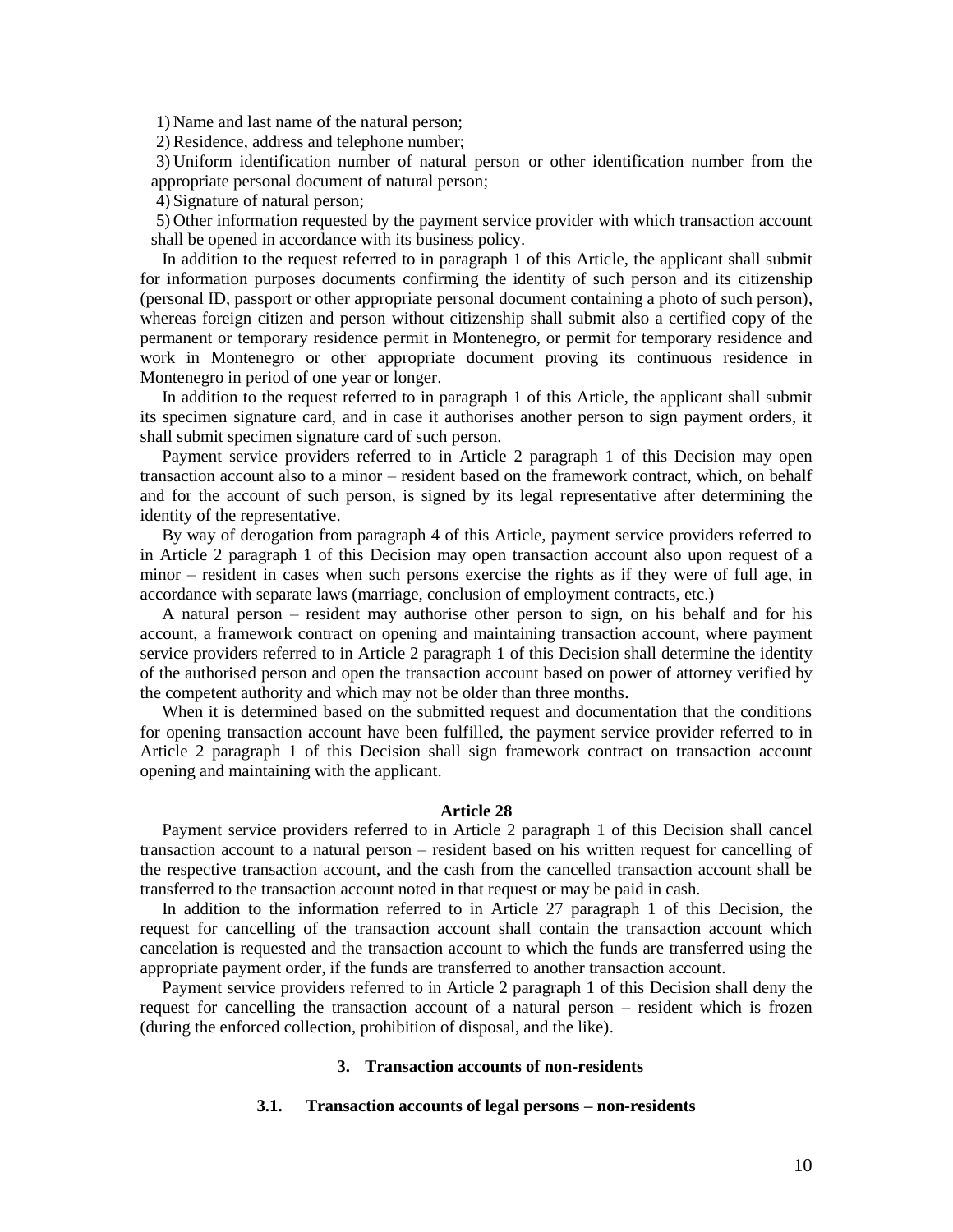### **Article 29**

The request submitted by a legal person – non-resident for opening transaction account for the execution of national or international payment transactions shall contain the following information:

1) Name of the legal person;

2) Place and state of its registered office, address and telephone number;

3) Activity – scope of activity of the legal person;

4)signature of a person authorised for representing legal person – non-resident.

In addition to the request referred to in paragraph 1 of this Article, the applicant shall submit the following documents:

1)the statement from the registry in which legal person – non-resident was registered in a country of its registered office or, if it has been founded in a country in which the registration has not been done in such registry – other valid document on founding in accordance with the regulations of the originating country based on which legal from of such non-resident can be determined as well as the date of its founding;

2) verification of the signature of authorised person of the applicant, which is not mandatory in case where such person is present and sign the request during its submission;

3)filled specimen signature card of persons authorized for signing payment orders, which contains information referred to in Article 20 of this Decision and which has been signed by authorised person from the decision on registration of the legal person – non-resident in originating country and/or a person to which authorised person has transferred proxy, or from other legally valid document of incorporation;

4)Evidence on the payment of compensation or fee, if prescribed;

5) Other documents requested by the payment service providers referred to in Article 2 paragraph 1 of this Decision in accordance with its business policy.

A copy of the document referred to in paragraph 2 item 1 of this Article which is verified by a competent body shall be submitted as well as its certified translation to Montenegrin language that cannot be older than three months.

A legal person – non-resident shall, upon the signing of the framework contract on the transaction account opening and closing, submit the document referred to in paragraph 3 of this Article to the payment service provider referred to in Article 2 paragraph 1 of this Decision once a year. If it fails to do so, the payment service provider referred to in Article 2 paragraph 1 of this Decision shall not execute payment transactions of such legal person – non-resident until it submits such document.

When opening transaction account, foreign diplomatic and consular representative offices in Montenegro shall submit the following:

1) Certificate on registration issued by state authority responsible for foreign affairs;

2) Information of the competent authority in Montenegro on the classification of activities;

3) Document on registration with the competent tax authority in Montenegro containing tax identification number;

4) verification of the signature of authorised person of the applicant, which is not mandatory in case where such person is present and sign the request during its submission;

5) Filled specimen signature card of persons authorised for signing payment orders from that account, which contains information referred to in Article 20 of this Decision;

6) Evidence on the payment of compensation or fee, if prescribed;

7) Other documents requested by the payment service providers referred to in Article 2 paragraph 1 of this Decision in accordance with its business policy.

When it is determined based on the submitted request and documentation that the conditions for opening transaction account have been fulfilled, the payment service provider referred to in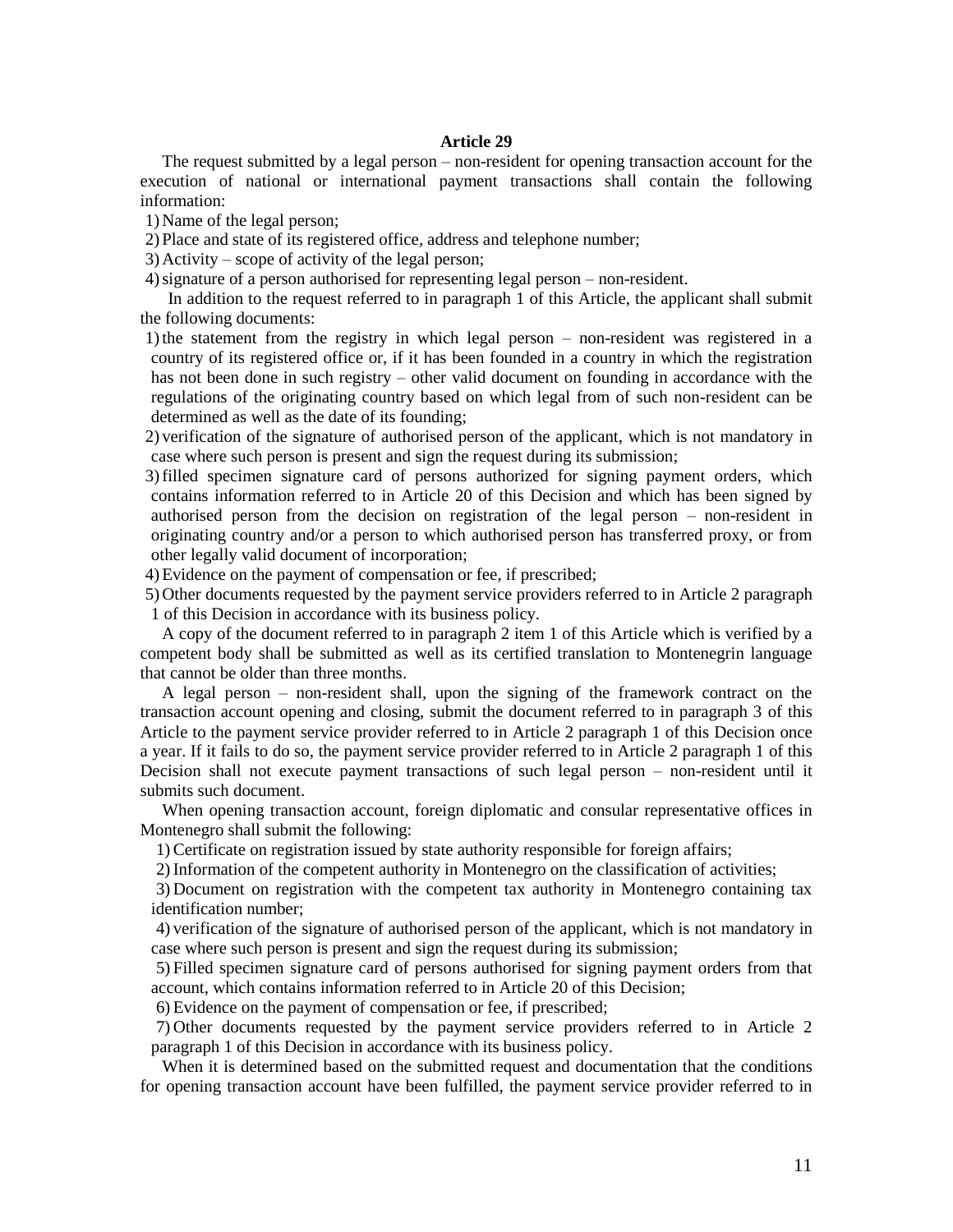Article 2 paragraph 1 of this Decision shall sign framework contract on transaction account opening and maintaining with the applicant.

### **Article 30**

Payment service providers referred to in Article 2 paragraph 1 of this Decision shall cancel transaction account to a legal person – non-resident based on its written request for cancelling of the respective transaction account, and the cash from the cancelled transaction account shall be transferred to the transaction account noted in that request or may be paid in cash.

In addition to the information referred to in Article 29 paragraph 1 of this Decision, the request for cancelling of the transaction account shall contain the transaction account which cancelation is requested and the transaction account to which the funds are transferred using the appropriate payment order, if cash payment is not required.

In case of paragraph 2 of this Article, if legal successor has not been determined or other person on which behalf the payment transaction from the transaction account is executed, the payment service provider referred to in Article 2 paragraph 1 of this Decision shall transfer cash from the cancelled transaction account to the transaction account opened for cash that is not used.

Payment service providers referred to in Article 2 paragraph 1 of this Decision shall deny the request for cancelling the transaction account of a legal person – non-resident which is frozen (according to the court decision, and the like).

### **3.2. Transaction accounts of natural persons – non-residents**

### **Article 31**

The request submitted by the natural person – non-resident for opening transaction account for the execution of national or international payment transactions shall contain the following information:

1) Name of the natural person;

2) residence, address and telephone number;

3)identification number from passport or other corresponding personal document of such natural person;

3a) address of temporary residence in Montenegro, if applicable;

4)signature of a natural person;

5) other information requested by the payment service provider with which a transaction account is opened in accordance with its business policy.

In addition to the request referred to in paragraph 1 of this Article, the applicant shall submit for information purposes documents confirming the identity of such person and its citizenship (personal ID, passport or other appropriate personal document containing a photo of such person), or appropriate document proving that the person is without citizenship, whereas Montenegrin citizen shall also submit an evidence confirming that it resides in Montenegro shorter than a year, and foreign citizen and a person without citizenship shall submit a certified copy of the temporary residence permit in Montenegro, or permit for temporary residence and work in Montenegro or other appropriate document proving its continuous residence in Montenegro in period shorter than one year.

In addition to the request referred to in paragraph 1 of this Article, the applicant shall submit its specimen signature card, and in case it authorises another person to sign payment orders, it shall submit specimen signature card of such person.

Payment service providers referred to in Article 2 paragraph 1 of this Decision may open transaction account also to a minor – non-resident based on the framework contract, which, on behalf and for the account of such person, is signed by its legal representative after determining the identity of the representative.